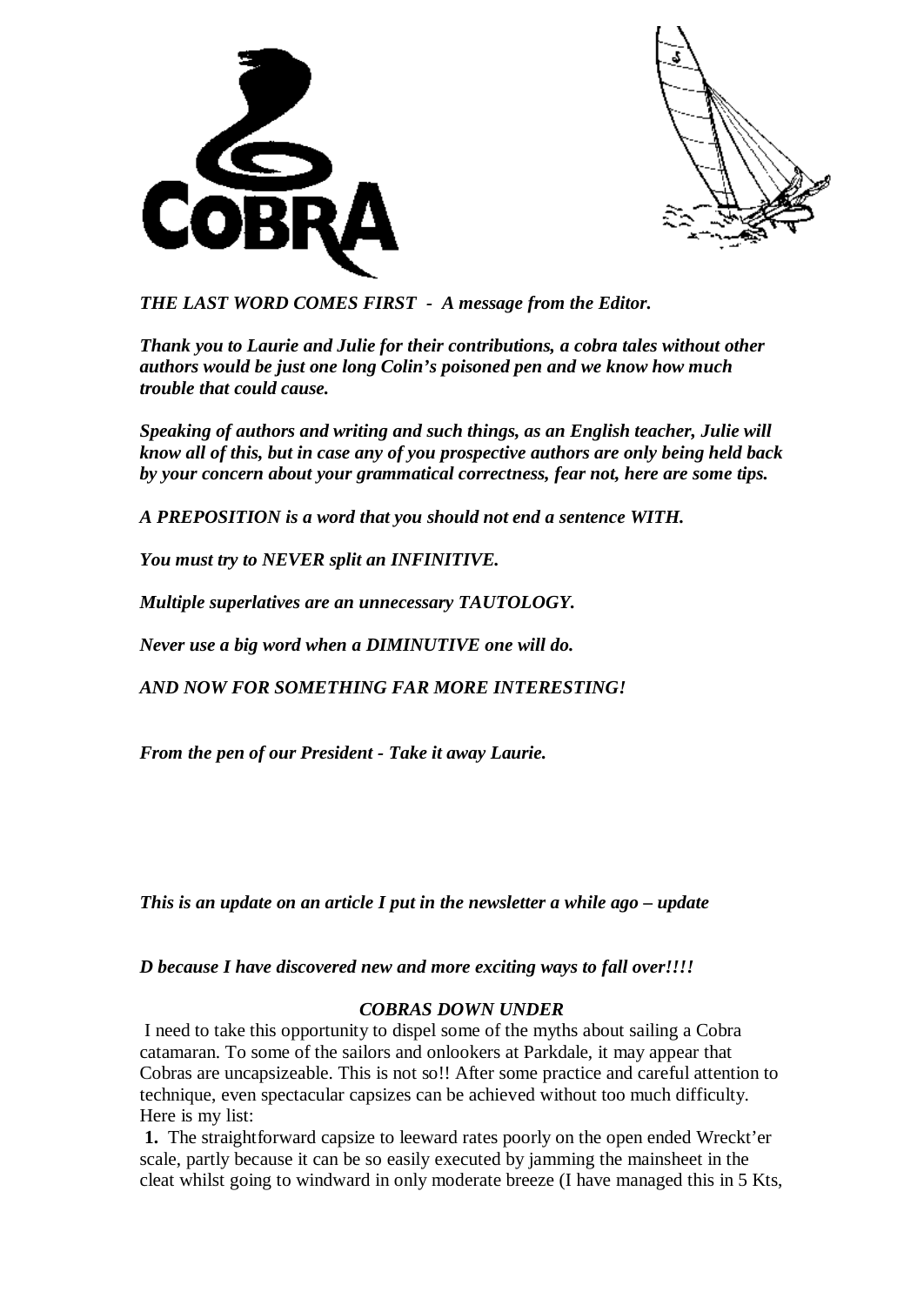whilst Chris has even managed this in 3 Kts – at the nationals!!!!) and partly because it lacks the sheer style of other more complicated capsizes.

**2.** The nosedive as practiced to perfection by Meaghan and myself in past years, cannot be beaten for its spectacular result. To be done properly, the mainsheet must be well out, with the boat on a good broad reach in windy, gusty northerlies, preferably close to the clubhouse for maximum spectator effect. The boat must be steered exactly so that the maximum pressure from the sails is developed and pushes the leeward bow down. Coming up into the wind spoils the effect, as surprisingly does bearing away. We have now refined this technique to the point where we can bury both bows at once, creating the most delightful 180-degree rotation around the tip of the mast. It also helps if the trembling crew moves forward of their normal position for these conditions and if you are patient, after a few tries, the lee bow will disappear in a flurry of spray. An experienced skipper will then know that the manoeuvre is accomplished.

 The boats sterns should rear up cleanly and together and if the technique is correctly carried out, the skipper and crew should both be flung into the sea with perhaps hitting the mast/shroud/forestay as an embellishment on the way. The highly skilled skipper should be able to use the cushioning effect of the crew to prevent injury to himself.

**3.** Another way of achieving a capsize is by gybing. This can be successfully done by observing a few rules

1 Crew and skipper must remain on the side to which the boom will swing. (sending the crew across immediately before a gybe is no good at all as it will probably ruin the chance of success.

2 The boom should be extremely difficult to pull across – this means a gust is rising – don't wait until the boom is easy to move, as this will indicate that the gust is dying. 3 Pull hard on the boom and tiller and with any luck the boat will end up across the wind on the opposite tack, on a broad reach, in a gust, with crew and skipper on the leeward side. This should produce a successful capsize because even a frantic crew will have difficulty clawing their way up a rapidly inclining two metre deck. The effect can, of course, be improved if the crew gets in the way of the boom and is toppled overboard. Will and I perfected this technique further at Toukley in the Nationals. Picture this: Having led the field in the early part of the final race and then dropping back after minor gear failure, it was all stops out to catch up. The technique we used was spectacular though lacking in success in terms of catching the rest of the fleet. At the wing mark in a gusting 20 Kts, place at least two boats in your way at the mark. Commence the gybe with crew and skipper remaining on the lee side (this is called power gybing). Jam the traveler at its mid point and make sure the sheet is also cleated. As the boat tips, as it surely will, both crew and skipper slip over the side/stern and with just a simple dive under the boat both will emerge in just the right position to prepare for a quick righting of the yacht. Done properly, little distance will be lost as following boats will need to detour and with some luck the skippers rolling around their boats laughing will end up in the same situation.

**4.** The final way worthy of note (although I have only tried this once) is best done in gusty and veering wind conditions. With the boat on the wind and the crew out on trapeze, the skipper should pretend to free a jammed mainsheet and casually, knock the tiller away from him. With a bit of practice, this can be made to coincide with a change in wind direction, which will hopefully backfill the jib and push the boat around onto the opposite tack. To be successful, the crew must be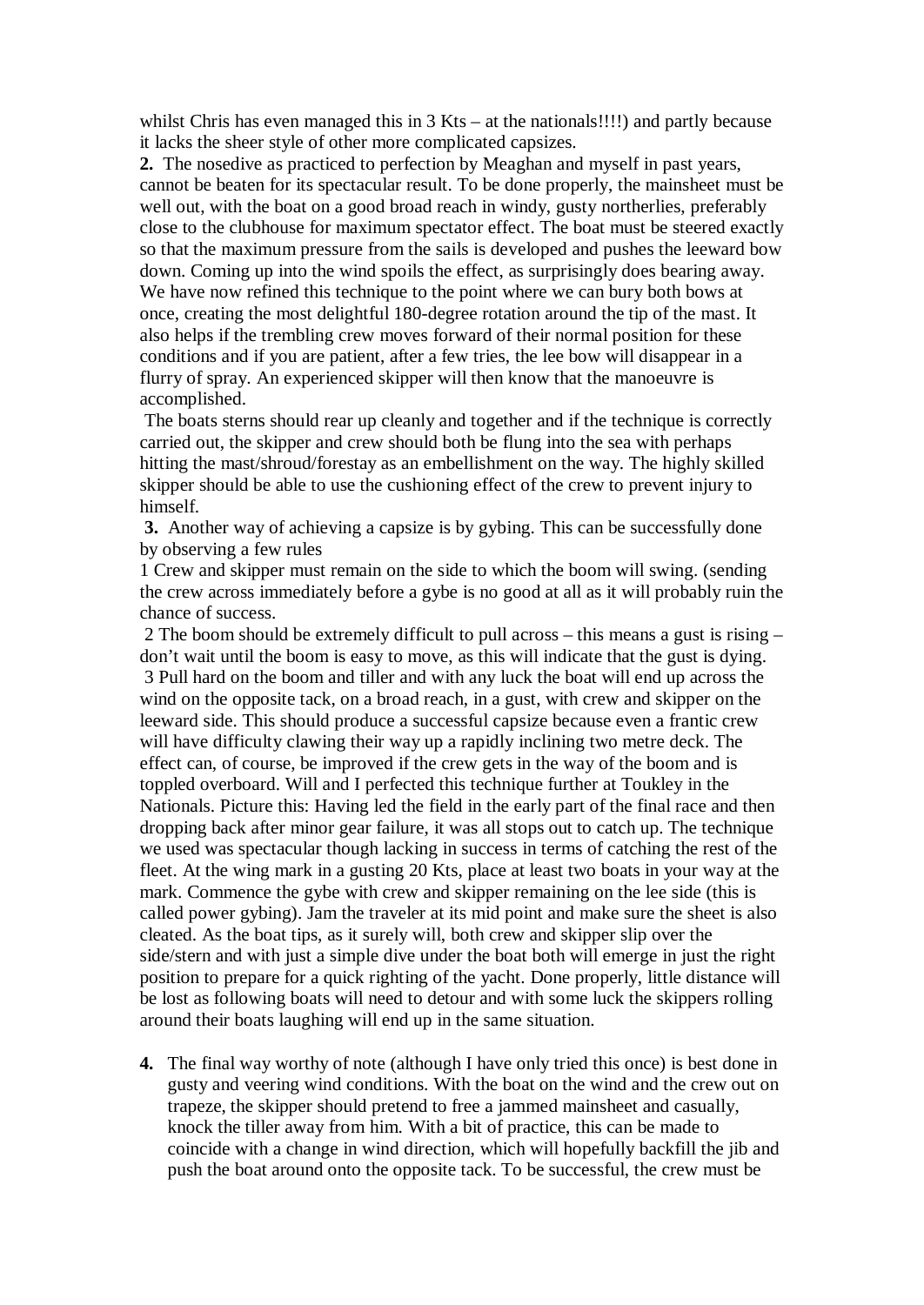fully stretched out on the trapeze so that they drop cleanly into the water and have no time to uncleat the jib or worse still, scramble over to the opposite side.

So, all you Cobra skippers take careful note of these techniques, get out there and practice until you can be skillful enough to be an Arrow skipper. Good luck!!! Laurie.



President's report

Well, the Nationals have come and gone with once again the Queenslanders showing their abilities. With only a small contingent of Victorians, one NSW rep and no Tasmanians, the result was predictable. However, this made no difference to our enjoyment of the event – Toukley was a great place to sail with calm water and good winds (see Julies report in this newsletter). The organization went well, with only a couple of minor hiccups, thanks to the year long efforts of David and Lisa, Ali and Chris, Rick, Sue and Kerry. My thanks to all of you for making my job easy. The number of Cobras racing at Parkdale has steadily increased as the weather warms up and we look forward to those skippers who have been missing out on all the fun to come and join us. We still have one lease boat for use, so if any of you have contact with other past or prospective yachties, let them know and bring them along. We have only managed to fit in one social sail so far this season, with a small group sailing from Rye to Queenscliff in near perfect conditions. Hopefully we can fit in a few more before we mothball our boats for winter – watch your emails and get ready for the car rally TBA.

We intend to offer a new set of Cobra tops (the blue ones) – polos and polar fleece jackets- as our supply of the old ones are fading. Lisa and David will contact you so have your orders ready. On that note I can have Nationals shirts printed for anyone who was not able to make the Nats - cost \$25- see me if you are interested. Our next task is to organize the Easter State Titles . At this stage we haven't decided on a venue, but will make a decision soon so that everyone can start preparing. On a lighter note we have discovered a Cobra sailing in Western Australia!!. Must be the only one over there, so I have appointed the owner, Greg Ritchie, to the position of President of the WACCA as an Australia Day honour. If anyone knows the history of Cobra 357, let me know!

Good luck and smooth sailing to you all for the rest of the season Laurie

*The Toukley Tournament Testimonial* 

*Disclaimer: No Cobra's career or reputation was jeopardized in the writing of this article***.**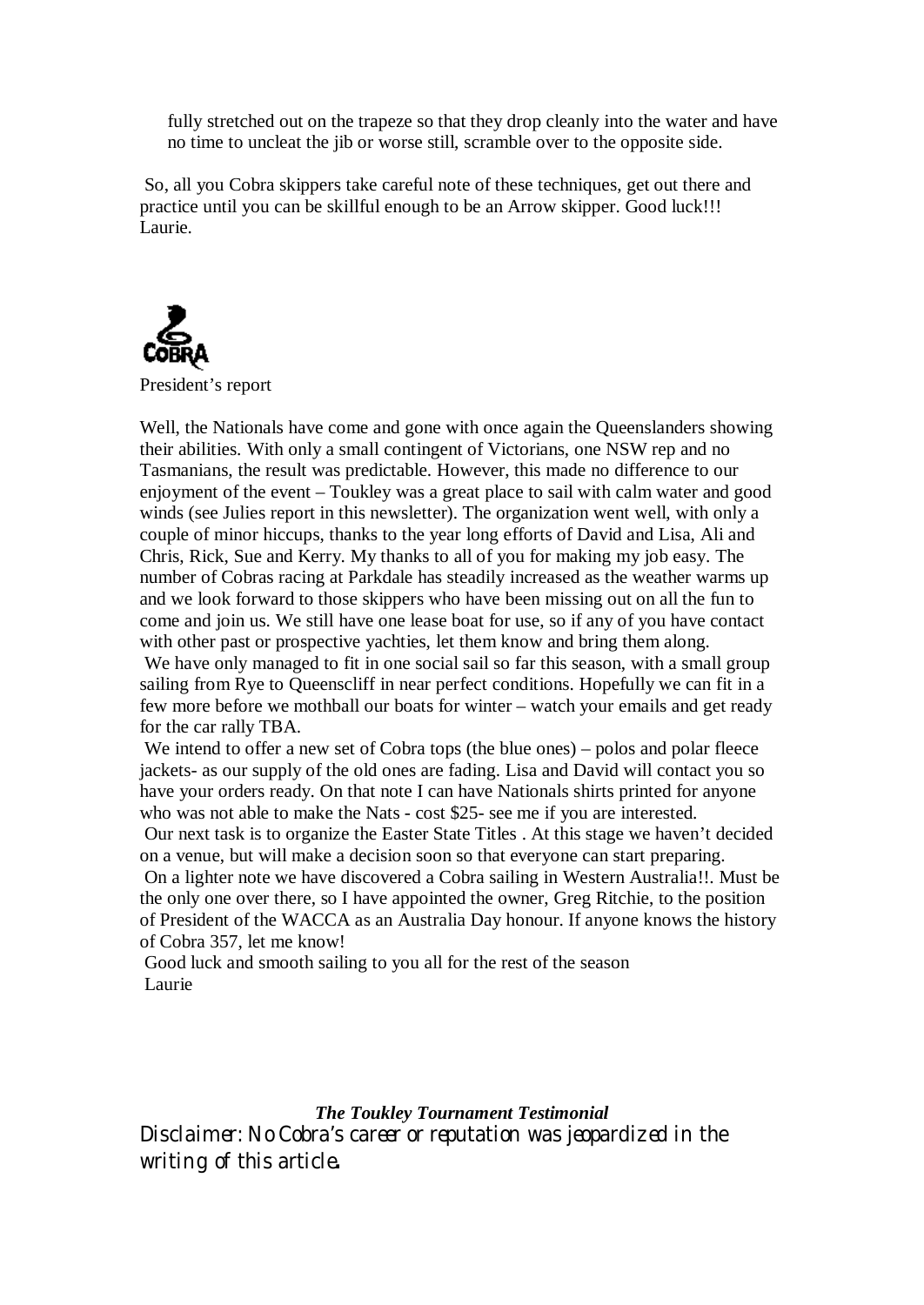**With fat deposits of Christmas feasting evident on the lean mean fighting machines hereby known as the Cobra sailors, the troupe from Parkdale, albeit without some of the regular offenders, set off for the Cobra Nationals at Toukley on the Tuggerah Lakes, NSW. Some went all the way. Some did it in fits and starts. Some went all night and some had to have long breaks between sessions!!! Now as for the trip itself.. well that was basically 'smooth sailing' so to speak or so it was reported. A very unrecognizable Scotty from Bundy was there to greet the Mexicans raising hopes that one of them might just beat him this time.** 

**Cabins, tents & even cars were changed into temporary lodgings to house this motley band of skippers, crew & respective/ respected partners come spectators. Then their parts were measured and their bits were weighed. Oh …. and their boats were checked out too.** 

**The invitation race was sailed and handicaps were set. Although the criteria for determining able bodied seamen was notably different from the norm. John Bolton was able to give a lake bottom report on not one but 3 occasions in this race. Although a rumour was quickly spread that young Johnny and skipper had actually pushed him into the water.** 

**Day 2 saw 1 marathon and 2 long races in 35°. 4 43 3 21 23 29 41. Oops not the positions of the great hunks of spunk but the tattslotto numbers for the \$30,000,000. Could there be a new cobra in sight? Scotty's new boats are certainly looking good but boy are those boys lazy as they don't spend 2 hours a day tinkering on their boats like the Parkdale skippers. Day 3 may have seen a few less sailors as there was Indian for dinner the previous night and some had the runs or was it just, the 25-30 knots that was brewing.** 

**Patterns in placings started to emerge with no prizes for guessing 1st and 2nd and even last, although Chris and Mal fought over that. A mere spectator asked why the Bundy boys were always last out on the water but always first back on the beach. A mere Mal replied, "They know WHAT they are doing!" and so Mal got a first in the Nationals…. for the quote of the week.** 

**Day 4 saw 3 more races making most of the party too pooped to pop on New Year's Eve although there was a lot of banging round the camp that night and well into the morning. NSW must have a less restrictive fire cracker legislation than Vic. New years Day/ Lay day**